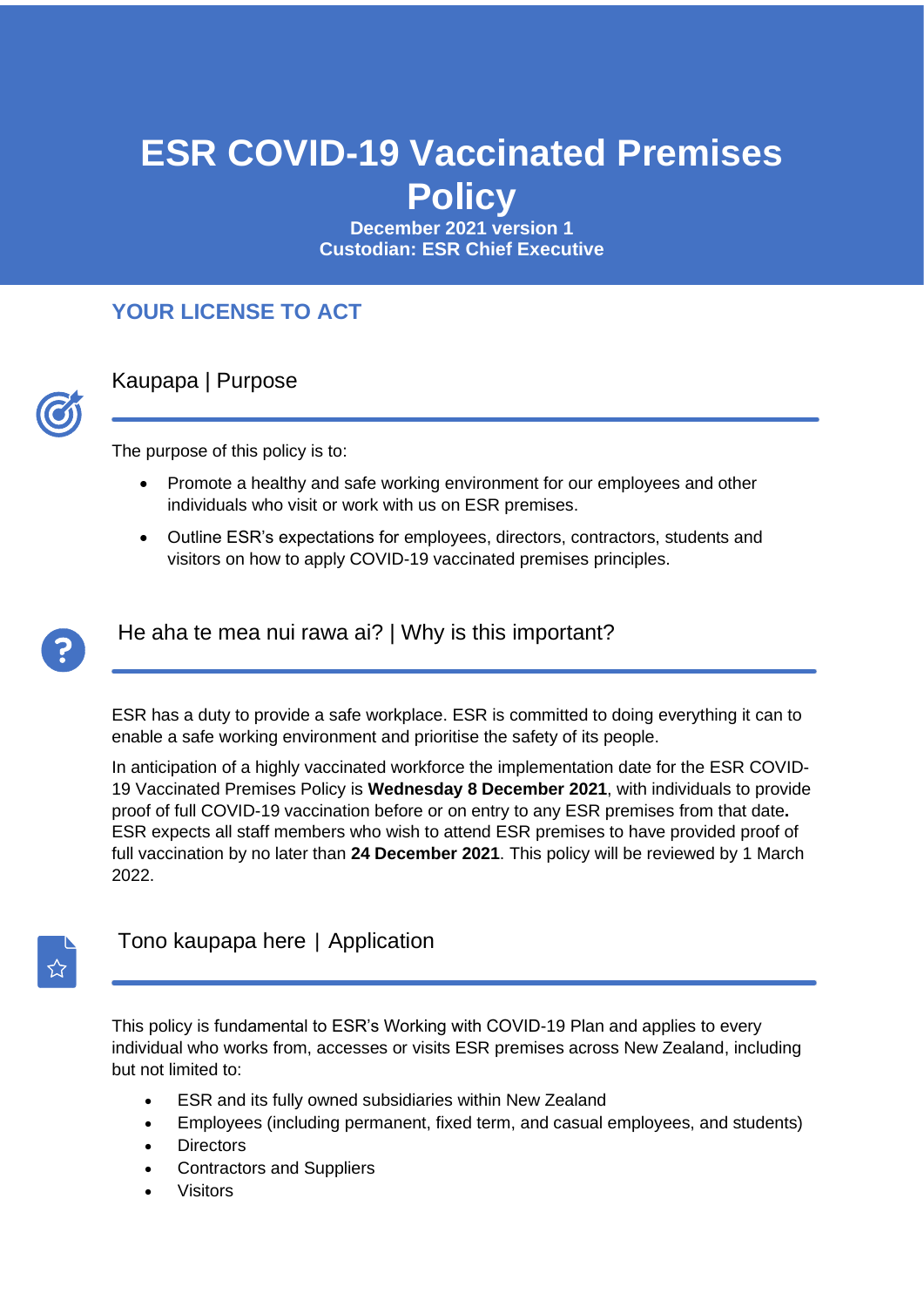

ESR's Board and Senior Leadership Team are committed to doing everything they can to enable a safe working environment and prioritise the safety of ESR people so that we can we provide essential services that support the safety and wellbeing of all New Zealanders.

#### Principle 1: ESR is committed to managing the risk of COVID-19 transmission and infection at its premises.

To achieve this, we will ensure that:

- We protect individuals attending ESR premises from harm as required by the Health and Safety at Work Act 2015.
- ESR's risk management supports the business continuity objectives and obligations to other essential service providers.
- We support the ESR Working with COVID-19 Plan objectives for staff being on ESR premises, en masse safely.
- This policy is under regular review to ensure it is fit for purpose.

#### Principle 2: ESR premises will operate as COVID-19 vaccinated workplaces.

To achieve this, we will ensure that:

- ESR premises in New Zealand become "COVID-19 vaccinated premises" as the primary means of COVID-19 safety for the ESR community.
- ESR COVID-19 vaccinated premises principles will consider all applicable legislative changes and Government COVID-19 notices and orders.
- ESR recognises that additional precautions must be exercised on premise to control the threat of COVID-19 infections in the workplace and will adjust accordingly as required.
- ESR will utilise its own clinical and epidemiological expertise to develop its ongoing risk assessment framework (including preventative measures and controls) to guide future reviews of the policy.
- Access to ESR premises is only available to fully vaccinated individuals who provide ESR with one of the following as evidence of vaccination against COVID-19 (which may be updated from time to time):
	- o For employees, students and contractors provided with an access card to ESR premises:
		- A screen capture or a physical copy of the individual's vaccination record ("My Vaccine Pass") from the My Covid-19 Vaccination Record site (or such other means as is available to provide evidence via the My Covid-19 Vaccination Record site – which will also enable overseas vaccination records to be approved)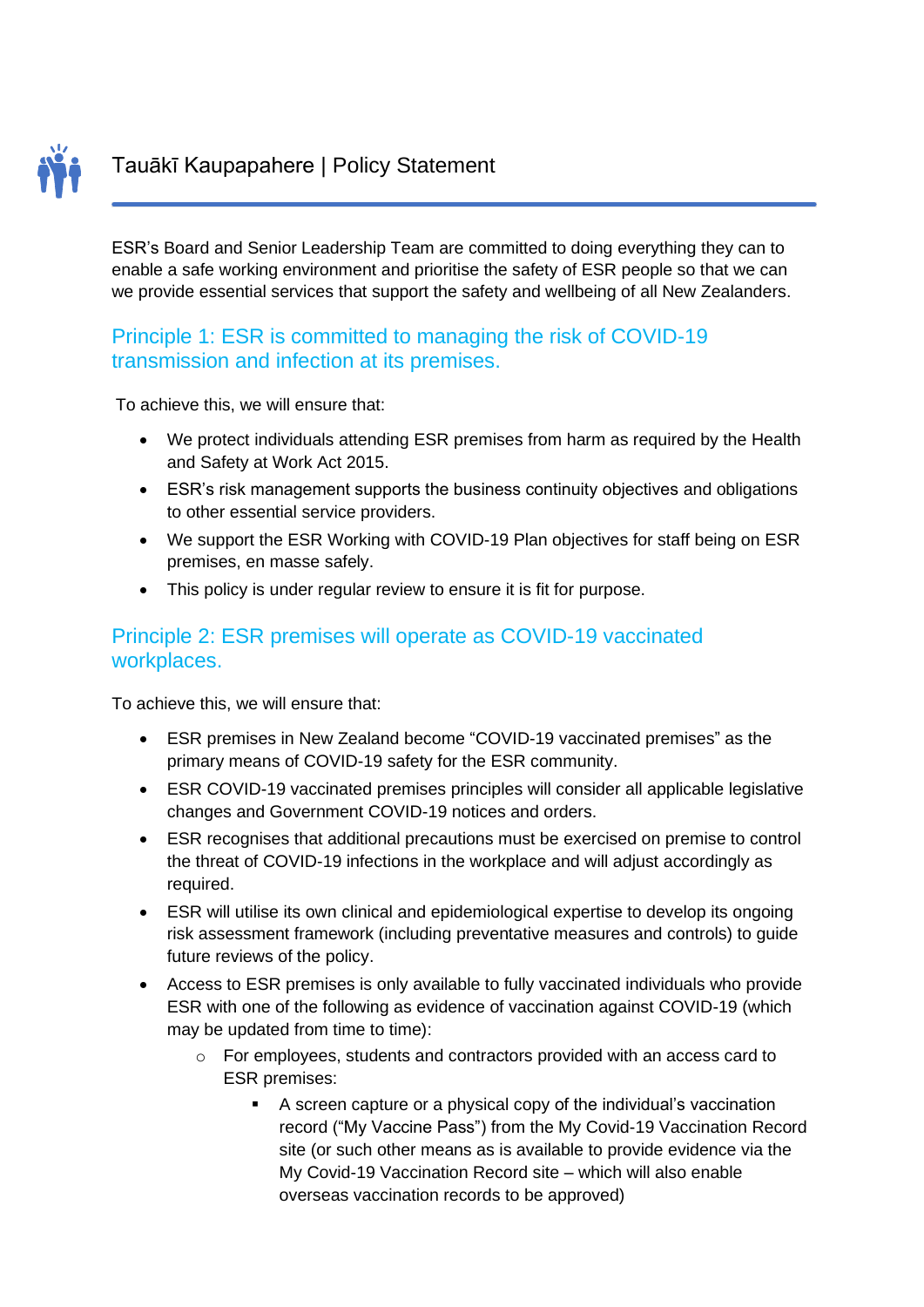- Consent for ESR to obtain confirmation of the individual's vaccination record from the Ministry of Health
- o For suppliers and visitors:
	- **Presentation of the individual's My Vaccine Pass to be scanned each** time the individual enters ESR premises
	- **•** In the case of a third party frequently attending ESR premises, a preapproved letter from an approved executive of that organisation confirming only vaccinated staff will attend ESR premises.
- Proof of vaccinated status may be required to be provided by all individuals again once booster shots have been provided in line with Ministry of Health guidelines.
- Exception in place for Alcohol and Other Drug Treatment Court (AODTC) participants: ESR staff working in the AODTC Drug Testing Programme and visitors to ESR's AODTC Clinic must comply with the full vaccination and proof of vaccination requirements outlined in this policy. As an exception to this policy, proof of vaccination will not be required for participants of the AODT Court for the purposes of court directed drug testing only. The management of the additional risks posed to ESR staff from potentially unvaccinated AODTC participants has been considered and a risk management plan developed that outlines enhanced PPE requirements, in addition to detailed contact tracing, physical distancing, ventilation, sanitation and occupancy restriction requirements. The PPE requirements are in excess of the ESR Working with COVID-19 Plan, and are outlined in a separate document that will continue to be reviewed and updated alongside this policy and the ESR Working with COVID-19 Plan.
- Individuals that have not disclosed and provided proof of their COVID-19 vaccination status by the required date in this policy will be considered 'unvaccinated'.
- Where reasonably possible and dependent on the requirements of a particular role, ESR supports alternative working arrangements (home and/or suitable alternatives) for unvaccinated employees and contractors, and those individuals that have not disclosed their COVID-19 vaccination status.
- These principles will be reviewed frequently based on changing conditions in the associated communities and with consideration of other public health measures (including but not limited to directions relating to the wearing of masks, social distancing, disinfection of premises and surfaces, and density requirements).

#### Principle 3: ESR is committed to being a good employer and providing a safe working environment where all staff are treated fairly and with respect in managing the risk of COVID-19.

To achieve this, ESR will:

- Recognise the rights of people in accordance with the Bill of Rights Act 1990.
- Give access to fully vaccinated individuals to enter ESR premises under government settings. However, persons entering ESR premises should also adhere to the *ESR Working with COVID-19 Plan principles* and agreed localised operating plans incorporating these principles.
- Communicate that non-fully vaccinated individuals or individuals who have not disclosed their COVID-19 vaccination status with proof will not be allowed access to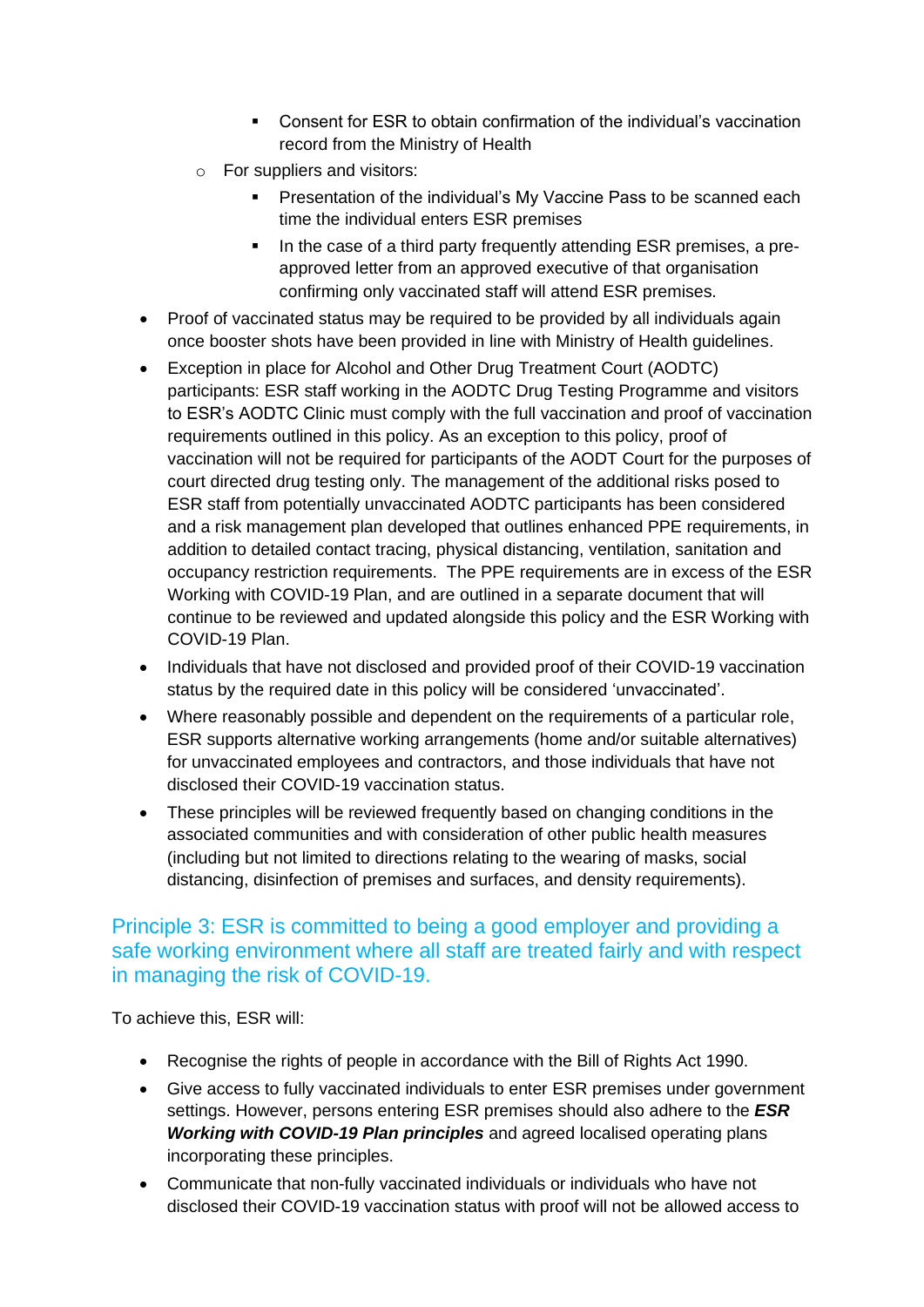ESR premises (any staff members falling into this category will have their access card deactivated).

- Where reasonably possible and dependent on the requirements of the role, enable flexible working arrangements to be available to employees that are not able to work from ESR premises due to their vaccination status. Flexible working arrangements will be managed under the Dynamic Working Policy.
- Give guidance to any employees unable to work from their normal base, be it ESR premises or another agreed site, to work with their people leader and the People & Culture Team on an arrangement that is suitable for their duties and circumstances.
- Give fair and equal treatment to all ESR staff. ESR rejects any unlawful discrimination.
- Communicate with contractors and visitors so they are aware of our requirement to provide proof of full COVID-19 vaccination to enter ESR premises.
- Have a system whereby any essential services at risk of non-delivery, due to unvaccinated individuals or individuals who have not disclosed their vaccination status not being allowed on ESR premises, will see the ESR contract manager work with ESR clinicians and staff to find a suitable arrangement that does not pose transmission or infection risk at ESR premises and will not involve unvaccinated individuals attending ESR premises.

## Rauemi Arataki | Guidance Materials

This policy is supported by specific information and procedures and guidance listed in the Other relevant policies section below.



#### Nga mahi me nga kawenga | Roles and Responsibilities

Being safe is everyone's responsibility.

**Employees, contractors and students** have individual responsibility to:

- Contact their people leader if they are unable to work from ESR premises under the Vaccinated Premises Principles outlined in the Policy Statement above.
- Update their people leader and the People & Culture team if their circumstances change.
- Remain fully vaccinated against COVID-19 by obtaining any further vaccinations (including "booster" shots) that are recommended by the Ministry of Health, if that individual wishes to visit, access or work from ESR premises.
- Provide ESR with information about their COVID-19 vaccination status on request and where that individual is vaccinated and has disclosed this information to ESR, to provide acceptable proof of their vaccination status in accordance with this policy. This information will be treated confidentially and in accordance with the Privacy Act 2020 (and will be shared with that individual's respective managers and otherwise in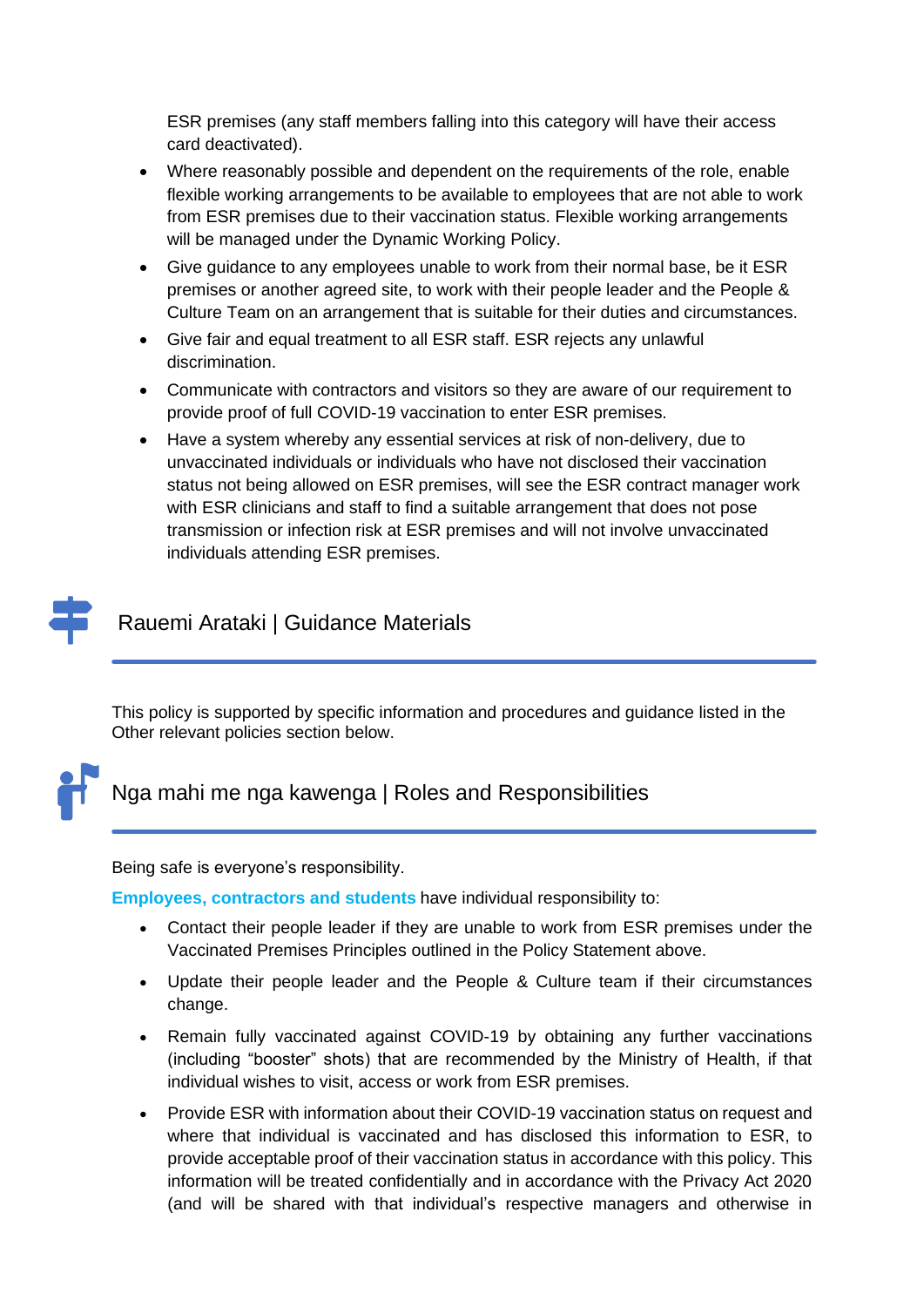accordance with the Privacy Statement accompanying the collection of that information).

• Take reasonable steps to ensure that any visitors to ESR premises that are meeting with the individual are aware of and comply with this policy.

**People Leaders** have individual responsibility to:

- Provide advice to employees, contractors and students about this policy and any related procedures. They will continue to provide support to employees in conjunction with the People & Culture team.
- Discuss concerns with employees, contractors and students if they are worried about the impacts of the ESR COVID-19 Vaccinated Premises Policy in conjunction with the People & Culture team.
- To the extent reasonably possible, make recommendations for flexible work arrangements and any other contingencies. ESR notes that in some cases work may comprise tasks that are outside an employee's role description because they are dependent on the employee working from ESR premises.
- Check in at agreed timeframes where an employee has a flexible work arrangement in place due to Vaccinated Premises Principles to ensure the arrangement is up to date and any known concerns are being addressed.
- Maintain strict confidence and promote a discrimination free working environment.

**People & Culture** have responsibility to:

- Provide support and advice to employees and people leaders about this policy, related procedures, and co-ordinating support for employees and people leaders.
- Review this policy and related procedures to ensure they are up to date.
- Ensure that any information disclosed to ESR under this policy is managed in the strictest confidence and in compliance with the Privacy Act 2020.

**Visitors to ESR premises** have responsibility to:

• Provide proof of their COVID-19 vaccination status before or on entry to ESR premises.

#### Ture | Legislation

As a Crown Research Institute, we are obliged to comply with the:

[Health and Safety at Work Act 2015](https://www.legislation.govt.nz/act/public/2015/0070/latest/DLM5976660.html) [Health Act 1956](https://www.legislation.govt.nz/act/public/1956/0065/latest/whole.html) [Health Information Privacy Code 2020](https://www.privacy.org.nz/privacy-act-2020/codes-of-practice/hipc2020/) [Human Rights Act 1993](https://www.legislation.govt.nz/act/public/1993/0082/latest/DLM304212.html) [New Zealand Bill of Rights Act 1990](https://www.legislation.govt.nz/act/public/1990/0109/latest/DLM224792.html) [Privacy Act 2020](https://www.legislation.govt.nz/act/public/2020/0031/latest/LMS23223.html) Employment Relations Act 2000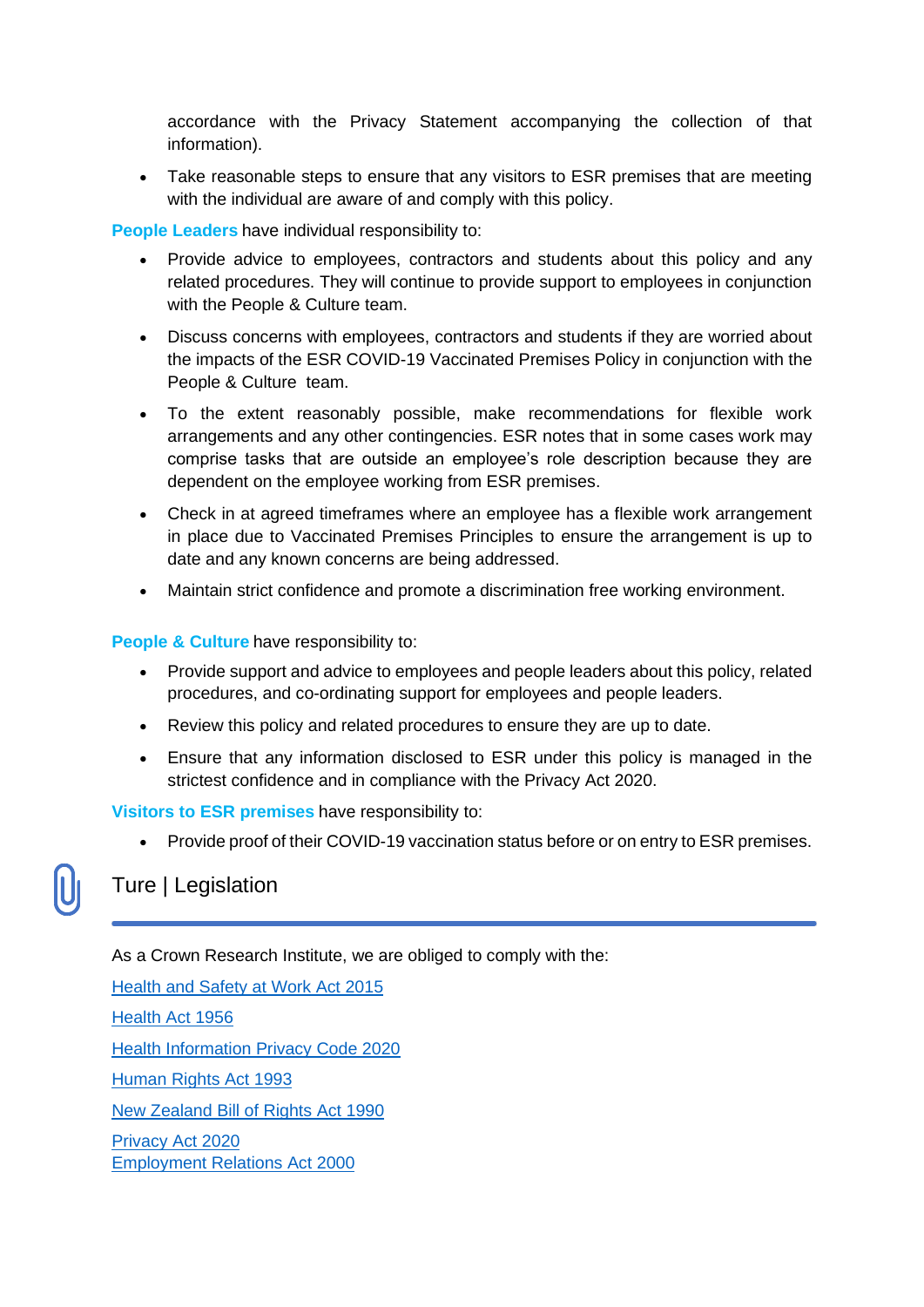### Tautoko | Support

The following support relating to this policy is available:

#### Benestar - Employee Assistance Programme (EAP)

EAP is a free confidential service available for all employees 24 hours a day, 365 days a year. All communication and discussions with EAP are strictly confidential, and ESR will fund up to 4 sessions.

Our service agreement prevents Benestartelling us who has accessed their service. We only know if someone has accessed EAP services if they are referred by their people leader.

Contact details:

- choose a counsellor from the website [www.benestar.com](http://www.benestar.com/) (please enter **esr** as the organisation id and **e03** as the token)
- arrange confidential support on the **0800 360 364**
- access counselling by phone, web chat or online through **[Benehub](https://www.benestar.com/user/login) or** Benestar's **App.**

#### Ko Ētahi atu Kaupapa Here | Other relevant policies

The following documents are related to this policy:

- **[Working with COVID-19 at ESR](https://esronline.sharepoint.com/sites/connect/PublishingImages/Pages/Working-with-COVID-19/Working%20with%20COVID-19%20at%20ESR%20v1.pdf)**
- **[ESR Dynamic Working Policy](https://esronline.sharepoint.com/sites/connect/Documents/DynamicWorkingPolicy.pdf)**

#### Ko Te Whakaaetanga o te Kaupapa | Policy Approval

ESR policies are normally reviewed and approved on an annual or biennial basis. However, given the fast changing and extremely challenging circumstances that New Zealand finds itself in due to COVID-19, this policy will be reviewed by the end of February 2022, or upon any changes to current Government advice or application of any changes of Government approach or as new science emerges, whichever occurs earliest.

| This policy is owned and<br>updated by: | It was approved by: | On the date of: | It is due for<br>revision by: |
|-----------------------------------------|---------------------|-----------------|-------------------------------|
| <b>ESR Chief Executive</b>              |                     |                 | 1 March 2022                  |
|                                         |                     |                 |                               |

#### Whakapā Mai | Contact

If you have any questions, please contact the People & Culture Team.